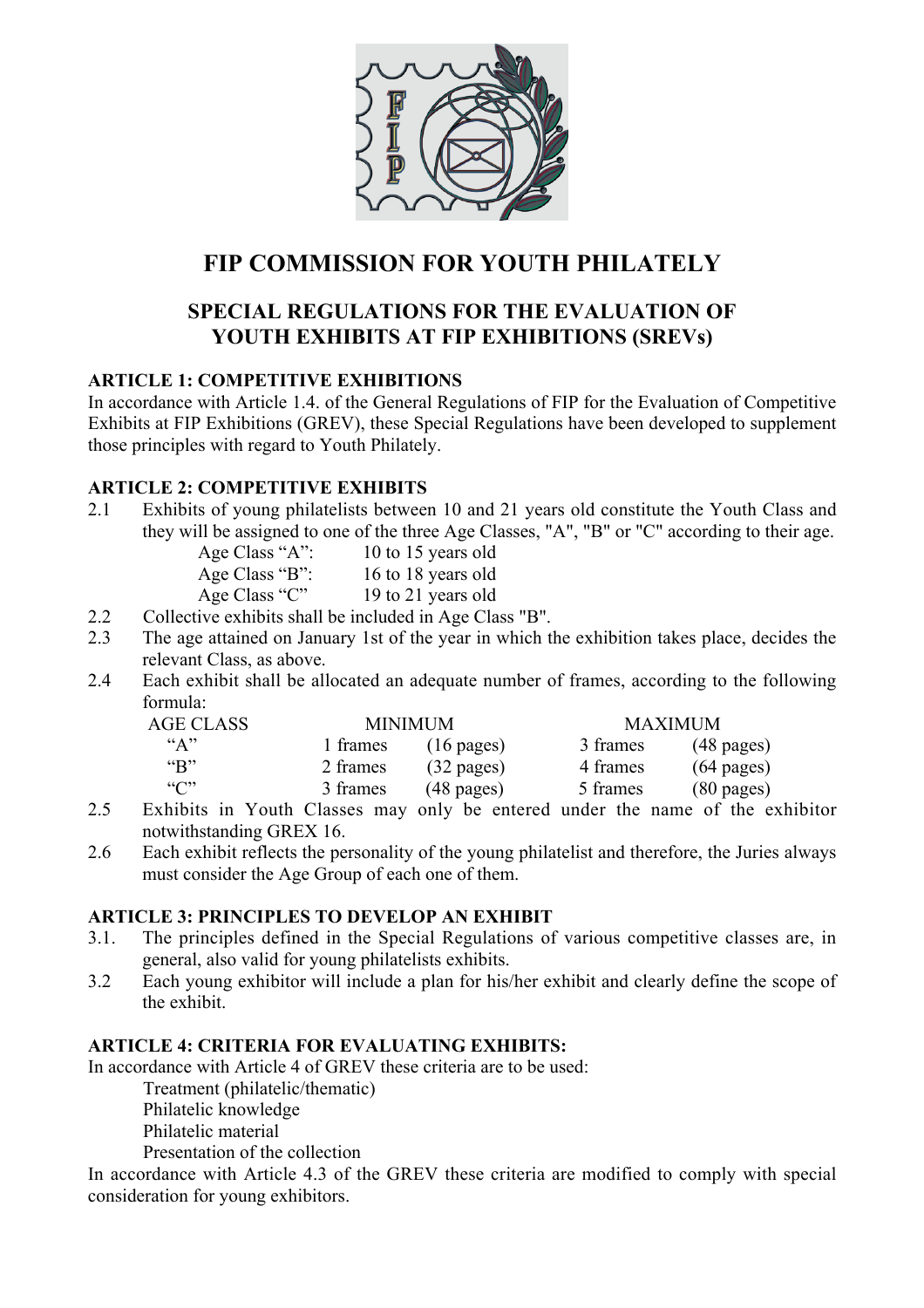#### **ARTICLE 5: JUDGING OF EXHIBITS**

5.1 For the evaluation of youth exhibits concerning Traditional Philately, Postal History, Postal Stationery, Aerophilately, Astrophilately, Revenue and Maximaphily, the following points will be allocated for the criteria mentioned in the various Age Classes (please see note in preceding paragraph, Article 4):

| <b>CRITERIA</b> | <b>AGE CLASS</b> |                          |               |  |
|-----------------|------------------|--------------------------|---------------|--|
|                 | $\mathbf{A}$ "   | $\mathbf{G}(\mathbf{R})$ | $\mathcal{C}$ |  |
| Treatment       | 29               | 33                       | 35            |  |
| Knowledge       | 26               | 32                       | 35            |  |
| Material        | 20               | 20                       | 20            |  |
| Presentation    | 25               | $\overline{\phantom{a}}$ |               |  |

For the evaluation of youth exhibits concerning Thematic Philately and appropriate exhibits in Maximaphily, the following points will be allocated for criteria mentioned in the various Age Classes (please see note in the penultimate paragraph, Article 4):

| <b>CRITERIA</b> | <b>AGE CLASS</b>         |                    |               |  |
|-----------------|--------------------------|--------------------|---------------|--|
|                 | $\mathbf{G}(\mathbf{A})$ | $\mathfrak{G}_{R}$ | $\mathcal{C}$ |  |
| Treatment       | 33                       | 35                 | 35            |  |
| Knowledge       | 22                       | 27                 | 30            |  |
| Material        | 20                       | 23                 | 25            |  |
| Presentatión    | 25                       | 15                 | ۱0            |  |

- 5.2 The allocation of points for the various criteria in the respective Age Classes corresponds to the degree of philatelic advancement of the young philatelists and takes into consideration their progress.
- 5.3 Medals, diplomas and certificates of participation are awarded upon the evaluation of exhibits:
	- 45 points: diploma
	- 60 points: bronze medal
	- 65 points: silver/bronze medal
	- 70 points: silver medal
	- 75 points: large silver medal
	- 80 points: vermeil medal
	- 85 points: large vermeil medal
	- 90 points: gold (only for exhibitors in Age Class "C")

A gold medal is the highest medal awarded to young philatelists in Age Class "C", a large vermeil medal in the Age Classes "A" and "B". Special prizes and felicitations may additionally be awarded to exhibits of vermeil and higher medals in accordance with GREX Articles 8.5 and 8.6.

- 5.4 Youth exhibits will be judged by FIP approved jurors in accordance with the provisions of Section V: The Jury of GREX.
- 5.5. The Jury will complete for each exhibitor a short critical evaluation sheet prepared by the FIP Commission for Youth Philately. Each exhibitor is entitled to receive his/her evaluation sheet through the National Commissioner.

#### **ARTICLE 6: SPECIALISED EXHIBITIONS**

- 6.1 At Specialised Youth Exhibitions of the FIP, the FIP Consultant will propose, in consultation with the Chairman of the FIP Commission for Youth Philately, the list of members of the jury to the FIP Board in accordance with GREX 32.
- 6.2 The Chairman of the FIP Commission for Youth Philately shall be a member of the Jury for Specialised Youth Exhibitions. If the Chairman is unavailable to attend, he/she may propose a representative.
- 6.3 At a Specialised FIP Youth Exhibition, a Grand Prize of the Exhibition (Grand Prix d'Exposition) is to be awarded to the best exhibit which clearly exceeds the minimum requirements for a Large Vermeil Medal.